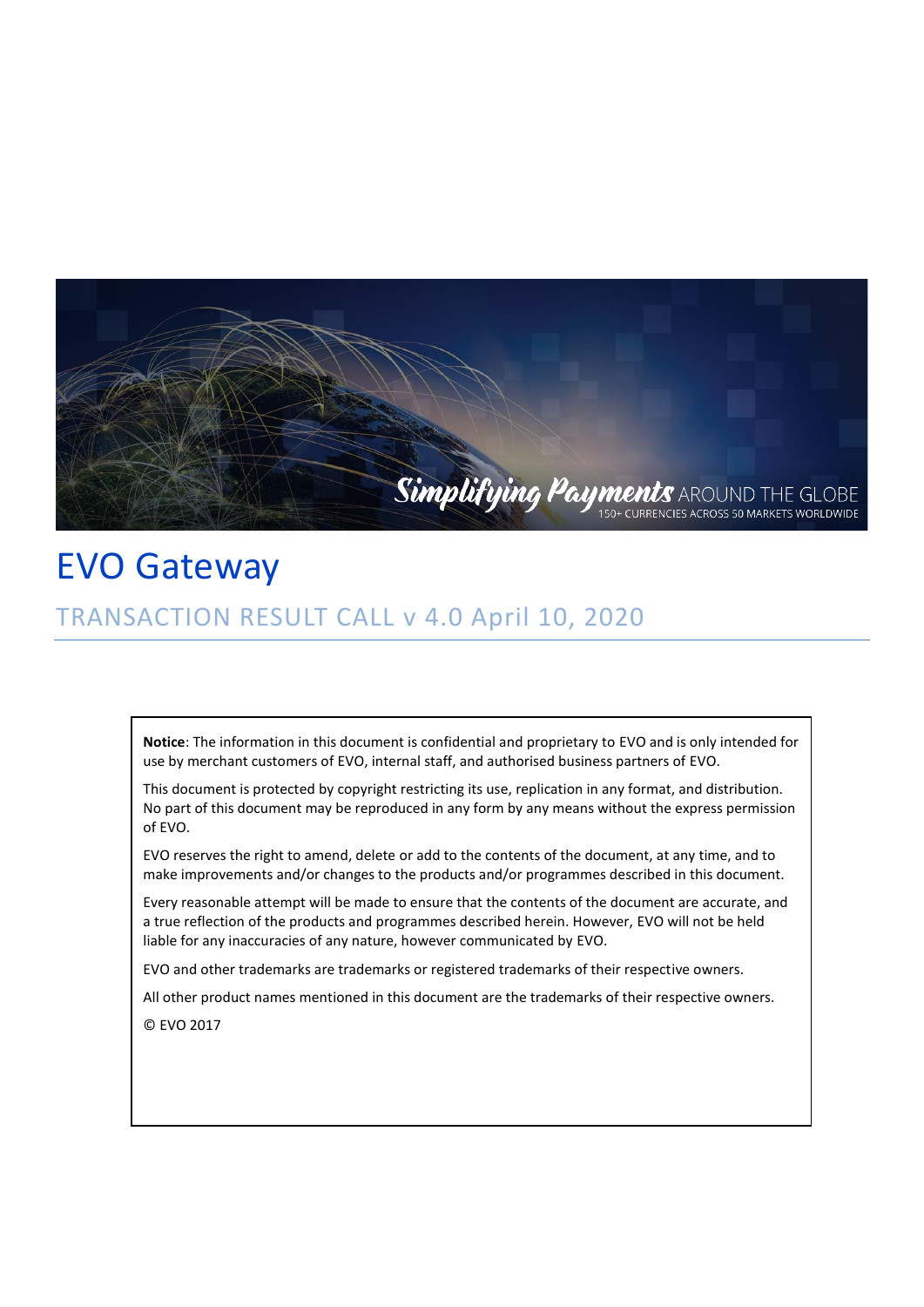

## <span id="page-1-0"></span>**Document Purpose**

The purpose of this document is to describe the TRANSACTION RESULT CALL API Operation to enable merchant developers to integrate their webpages with the EVO Gateway. Refer to the *EVO Gateway – 0 – Overview document* for how this API Operation is used in the merchant processes.

A Transaction Result Call is a secure, server-to-server transmission between the EVO Gateway and the merchant's server. When an API operation is completed (successfully or not), a Transaction Result Call is sent to inform the merchant about the result and the status of the transaction.

The Transaction Result Call is sent to the URL that is provided in *merchantNotificationUrl* in the Session Token Request of the Authorise or Purchase API Operation (see *EVO Gateway – 2 – AUTH-PURCHASE-VERIFY – Direct API* or *EVO Gateway – 2 – AUTH-PURCHASE-VERIFY – Hosted Payment Page* document, as appropriate to the integration method). Transaction Result Calls in response to subsequent Void, Capture or Refund API Operations will use this same *merchantNotificationUrl* value that is saved against the original transaction in the EVO Gateway.

If the *merchantNotificationUrl* is not provided in the original transaction, no [Transaction Result Call](#page-2-0) is sent.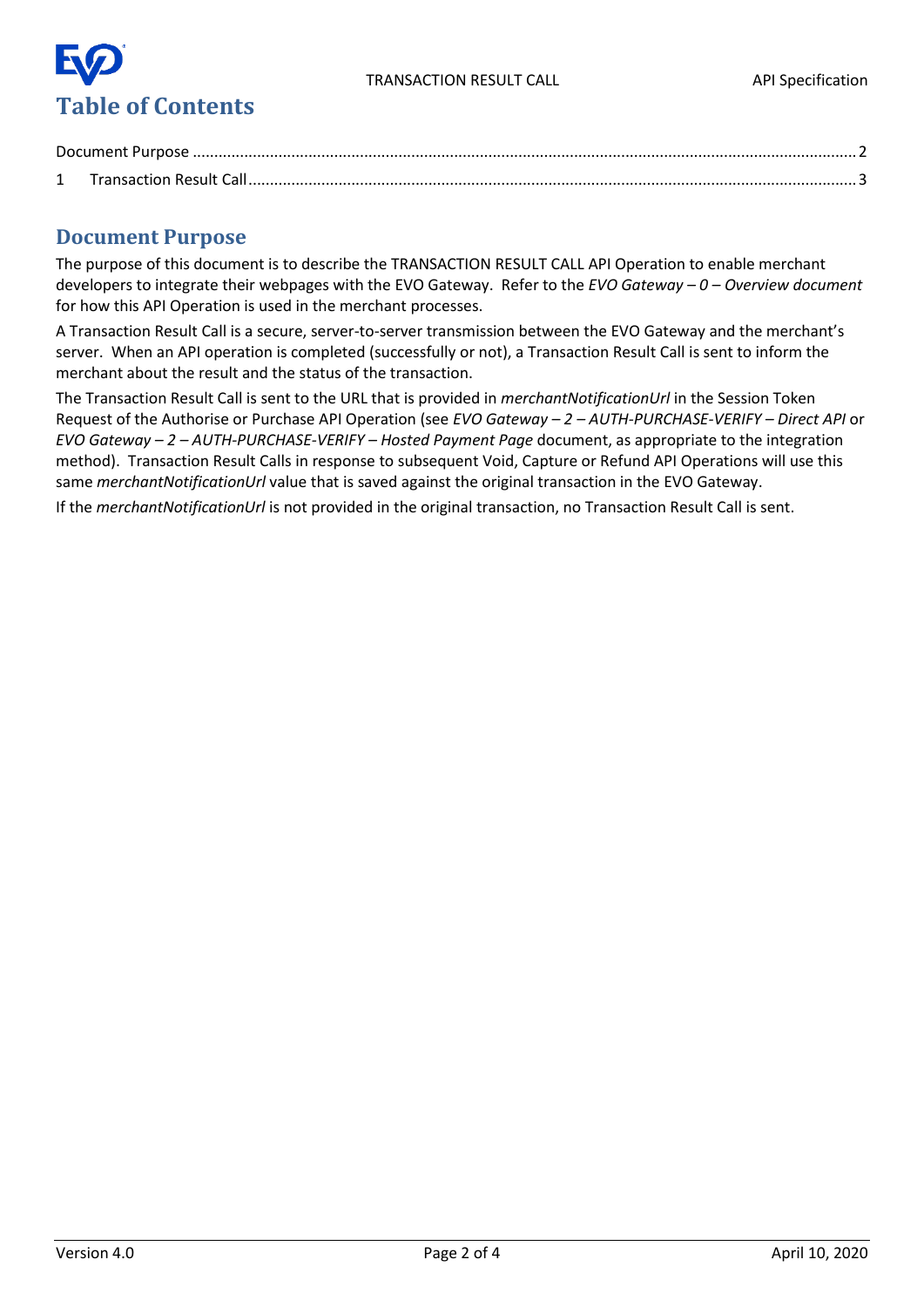

<span id="page-2-0"></span>The [Transaction Result Call](#page-2-0) is sent as a POST server to server call in addition to the Action Response, which is sent to the merchant's client webpage that the customer sees.

The [Transaction Result Call](#page-2-0) is sent to the *merchantNotificationUrl* provided in the Session Token or Action Request.

[Transaction Result Calls](#page-2-0) provide additional information to the Action Response that can be used by the merchant for further reconciliation and information about the transaction.

| Parameter         | Data Type            | Description                                                                                                                                                                                                                                             |
|-------------------|----------------------|---------------------------------------------------------------------------------------------------------------------------------------------------------------------------------------------------------------------------------------------------------|
| merchantId        | Integer (18)         | The merchantId value received in the Session Token Request of the API<br>Operation                                                                                                                                                                      |
| action            | String (enum)        | The action received in the Session Token Request of the API Operation                                                                                                                                                                                   |
| merchantTxId      | String (50)          | The merchant's reference for the transaction provided in the merchantTxId<br>parameter in the API Operation<br>If the merchantTxId parameter was empty or omitted, a value will have been<br>generated by the EVO Gateway as a hexadecimal string       |
| merchantFreeText  | <b>String (200)</b>  | The free text field contents sent in the in the Session Token Request of the<br>Auth/Purchase/Verify API Operation for the merchant's comments about the<br>transaction                                                                                 |
| txId              | Integer (18)         | The unique identifier for the transaction in the EVO Gateway<br>Note: Only returned for a REFUND action                                                                                                                                                 |
| acquirerTxId      | String (50)          | The transaction identifier in acquirer system, if acquirer returns it                                                                                                                                                                                   |
| originalTxId      | Integer (18)         | The EVO Gateway identifier of the original transaction                                                                                                                                                                                                  |
| amount            | BigDecimal<br>(15.3) | The total transaction amount, including tax, shipping, surcharge and discount<br>amounts                                                                                                                                                                |
| currency          | String (enum)        | The ISO alpha-3 code for the currency of the transaction, as defined in the ISO<br>4217 standard                                                                                                                                                        |
| customerId        | String (20)          | The merchant's reference for the customer of the transaction provided in the<br>customerId parameter in the API Operation<br>If the customerId parameter was empty or omitted in the Session Token or                                                   |
|                   |                      | Action Request, a value will have been generated by the EVO Gateway                                                                                                                                                                                     |
| pan               | <b>String (100)</b>  | Customer payment account number (for non-card payments) or EVO Gateway<br>payment card token number used in the transaction                                                                                                                             |
| brandId           | Integer (18)         | The Brand Id used in the transaction, which was supplied by the EVO Gateway<br>when the merchant account was set up in the EVO Gateway                                                                                                                  |
| paymentSolutionId | Integer (18)         | The EVO Gateway Payment Solution Identifier used in the transaction. The<br>payment solutions that are available to the merchant can be found using the API<br>Operation detailed in the EVO Gateway - 8 - GET AVAILABLE PAYMENT<br>SOLUTIONS document. |
| status            | String (enum)        | The transaction status in the EVO Gateway after the API Operation is completed                                                                                                                                                                          |
| acquirer          | <b>String (100)</b>  | For payment cards the acquirer name<br>For non-card payments the payment solution name                                                                                                                                                                  |
| acquirerAmount    | BigDecimal<br>(15.3) | Amount processed by payment acquirer<br>May be different to amount in the original transaction, especially if the acquirer<br>processed the transaction in a different currency                                                                         |
| acquirerCurrency  | String (enum)        | The ISO alpha-3 currency code, as defined in the ISO 4217 standard, of the<br>currency processed by the payment acquirer, which maybe different to the<br>currency in the original transaction, e.g. if a currency conversion was applied               |